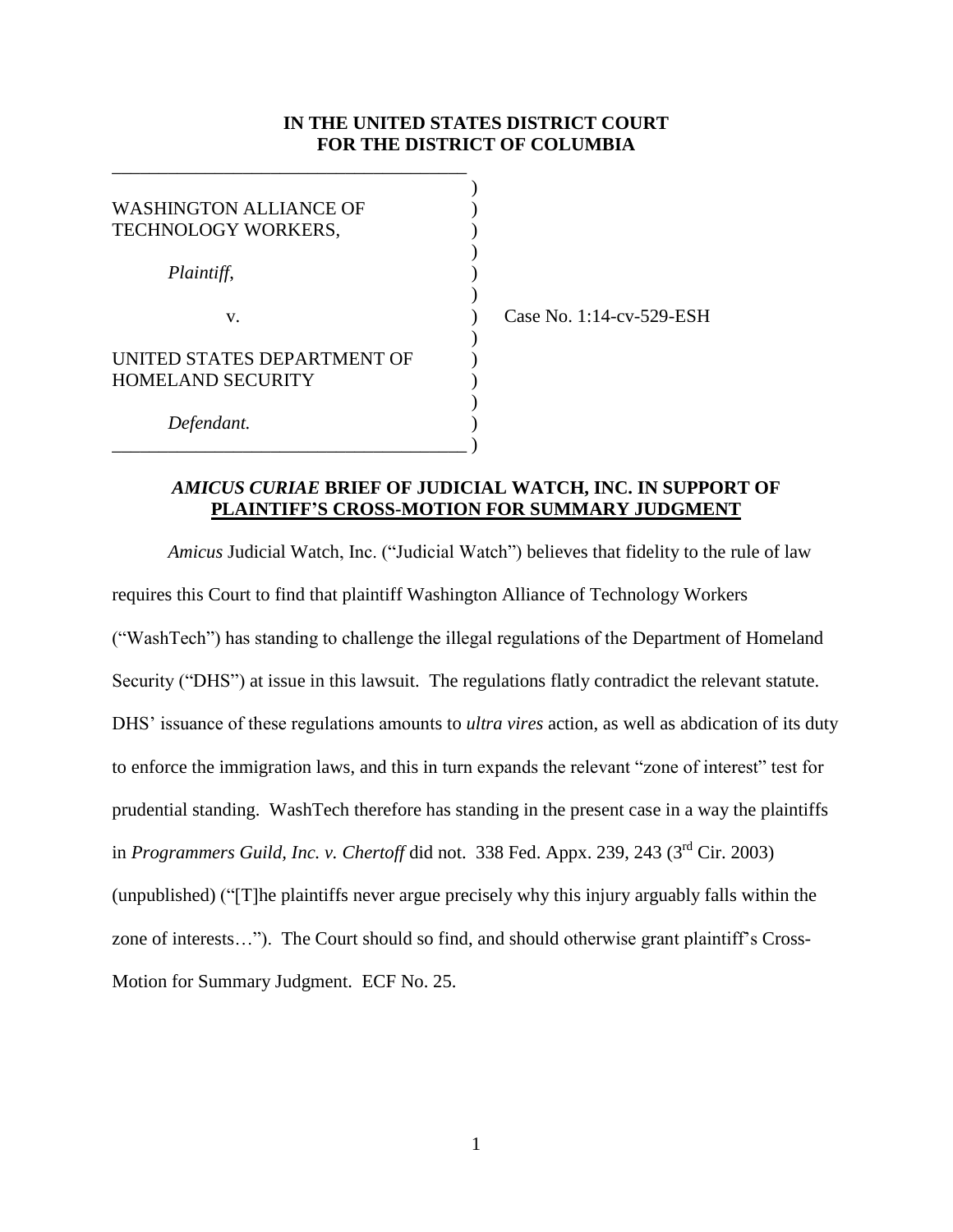#### **Interests of the** *Amicus*

As articulated in the accompanying Motion for Leave, *amicus* Judicial Watch is concerned that DHS' unlawful action poses a special threat to the rule of law, and is concerned about the corrosive effect of that violation on American society. DHS's broad, unauthorized regulatory-rewrite of the Immigration and Nationalization Act ("INA") statute in question is especially harmful because it oversteps the agency's authority and usurps the powers reserved to Congress. In addition, DHS' violation of the INA turns a blind eye to a primary purpose of the INA – namely, to ensure that the right to participate in the market for U.S.-based jobs is fairly extended to American citizens and residents deemed lawful by Congress.

### **Introduction**

Congress allows DHS to issue student visas so that foreign nationals may stay in the U.S. temporarily to pursue academic studies. 8 U.S.C. §  $1101(a)(15)(F)(i)$ . DHS has issued regulations which rewrite this statute to allow students to work in full time jobs after completing their education for over two years, so that they remain in the U.S. on their student visas without receiving work visas. 8 C.F.R. § 214.2(f)(10); 8 C.F.R. § 214.2(f)(10)(ii)(C); *see* ECF No. 17, Memorandum Opinion, pp. 1-3.

To avoid burdening this Court with repetitive arguments that have already been well made, *amicus* Judicial Watch files this brief only to highlight one narrow issue of prudential standing raised by this case. Specifically, this case illustrates the purpose of the doctrine of prudential standing based on illegal government acts of commission or omission – *ultra vires* actions and abdication of duty. The doctrines exist to allow the judicial branch to address naked illegality in the other branches. A consideration of this doctrine shows that standing has been effectively argued here, unlike in *Programmers Guild*, 338 Fed. Appx. at 243 (plaintiffs did not

2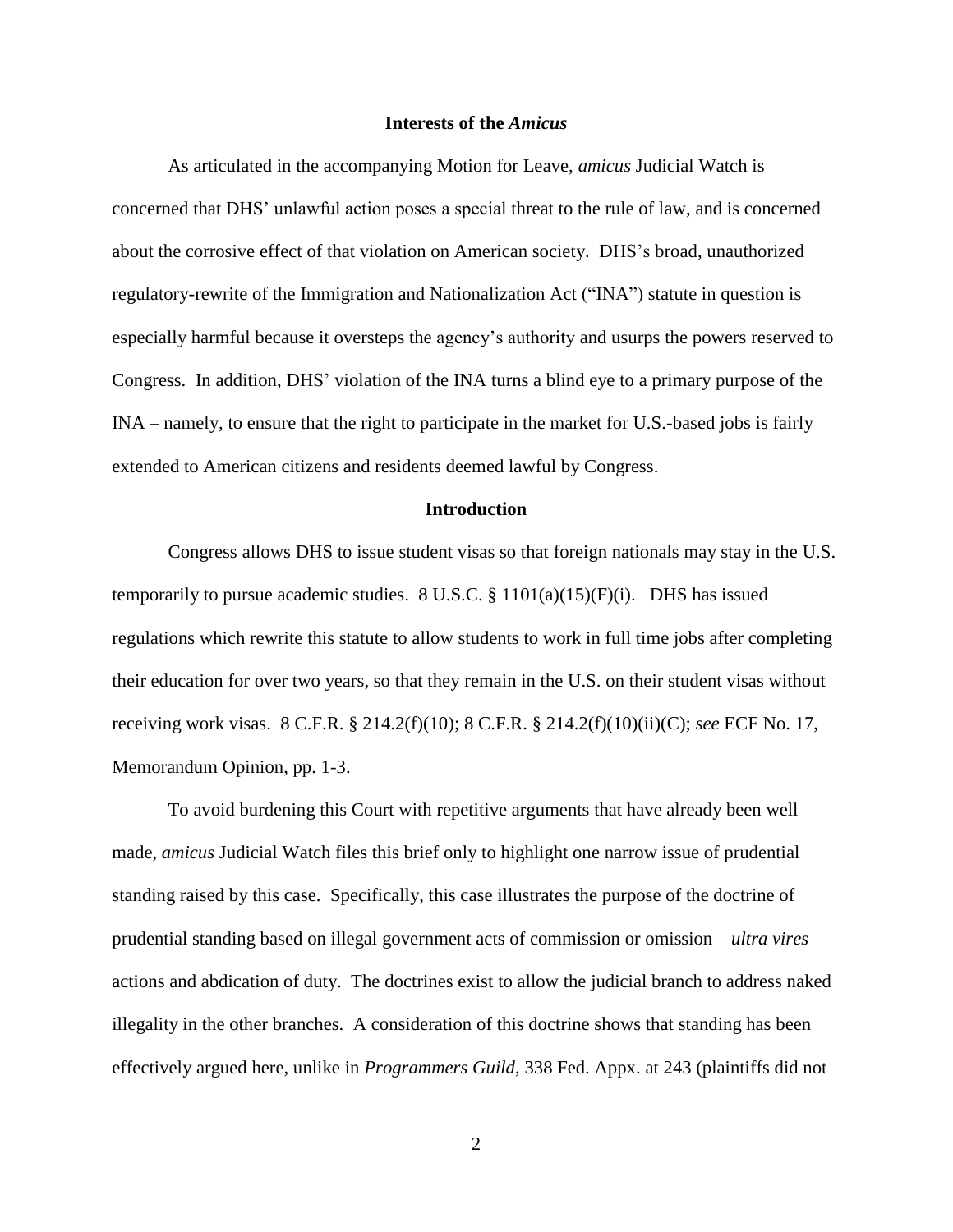"argue precisely why" zone of interest applied). *Amicus* urges the Court to acknowledge that plaintiff's claims in this case fall within the "zone of interests to be protected or regulated by the statute … in question." *Ass'n of Data Processing Serv. Org'ns v. Camp*, 397 U.S. 150, 153 (1970). *Amicus* Judicial Watch otherwise joins those arguments that support a grant of summary judgment in favor of WashTech. *See* ECF No. 25, Pltfs. Cross-Motion for Summary Judgment.

### **ARGUMENT: PARTIES TEND TO SATISFY PRUDENTIAL STANDING WHEN GOVERNMENT LAWBREAKING IS AT ISSUE**

*Amicus* holds that illegal government actions (such as that exemplified in this case) expands the applicable "zone of interest" courts must consider in determining whether a plaintiff satisfies prudential standing considerations. This is not tantamount to arguing that a party's satisfaction of prudential standing depends on the merits of a case, but rather merely requires a consideration of plaintiff's merits claims during the standing inquiry. *City of Waukesha v. EPA*, 320 F.3d 228, 235 (D.C. Cir. 2003). *Amicus* argues that the best reading of precedent shows a rule that the "zone of interest" prudential standing test is essentially broadened when illegal government actions are at issue. While a statute's zone of interest may ordinarily give rise to standing for only a specific class of potential litigants, cases of illegal government conduct expand the zone of interests due to the "inherently offensive" nature of government actions which exceed statutory limits. *Catholic Social Serv. v. Shalala,* 12 F.3d 1123, 1126 (DC Cir. 1994).

### **I. DHS'** *Ultra Vires* **Actions Give Rise to Standing**

*Ultra vires* actions lower the bar for satisfying the zone of interest test, beyond its already undemanding standard. *See Clarke v. Securities Industry Ass'n*, 479 U.S. 388, 399 (1987). In the analogous context of evaluating jurisdiction, courts have noted the presumptions that "Congress rarely intends to foreclose review of action exceeding agency authority" and that

3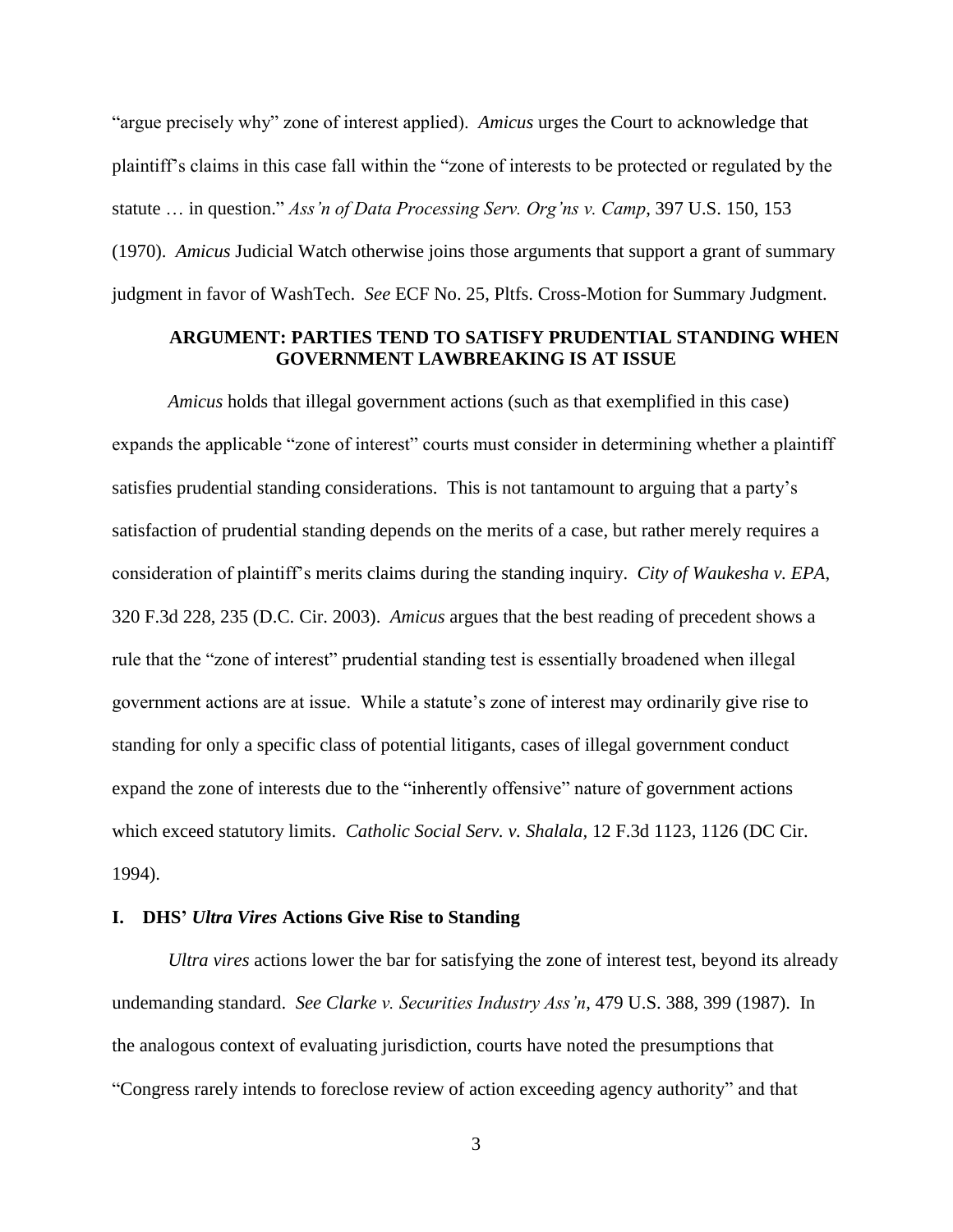"judicial review of allegedly *ultra vires* agency action is favored." *Amgen Inc. v. Smith*, 357

F.3d 103, 112, 113 (D.C. Cir. 2004). The same holds in evaluating standing.

The strongest formulation of this rule holds that plaintiffs need not even demonstrate that they fall within the zone of interest of a statute when *ultra vires* agency action is at issue:

Appellants need not, however, show that their interests fall within the zones of interests of the constitutional and statutory powers invoked by the President in order to establish their standing to challenge the interdiction program as *ultra vires*. Otherwise, a meritorious litigant, injured by *ultra vires* action, would seldom have standing to sue since the litigants' interest normally will not fall within the zone of interests of the very statutory or constitutional provision that he claims does not authorize action concerning that interest.

*Haitian Refugee Ctr. v. Gracey*, 809 F.2d 794, 812 n.14 (D.C. Cir. 1987). Here, the *Haitian* 

*Refugee* court was making the important point that Congress writes statutes which confer limited powers and grant narrow rights only partly for the benefit of those receiving the rights and powers. But when an agency acts illegally, the illegal action will impact persons beyond the intended class protected by the statute *precisely because* the agency is now acting outside of the statute, affecting persons and interests Congress never intended the statute to affect. In this regard, the "narrowness" of a statute's grant always serves the interest of all others *not* receiving the benefit of the statute. This is because a statute's limits ensures that the award of a benefit to one party does not harm another party more than intended. In the present case, while the primary parties within the "zone of interest" of 8 U.S.C.  $\S$  1101(a)(15)(F)(i) may be foreign students, when the government begins to ignore the text of that statute to grant even more benefits to foreign students than Congress intended, the "zone of interests" shifts towards those who are harmed by that unlawful expansion of the statute.

The *Haitian Refugee* court continues:

It may be that a particular constitutional or **statutory provision was intended to**

4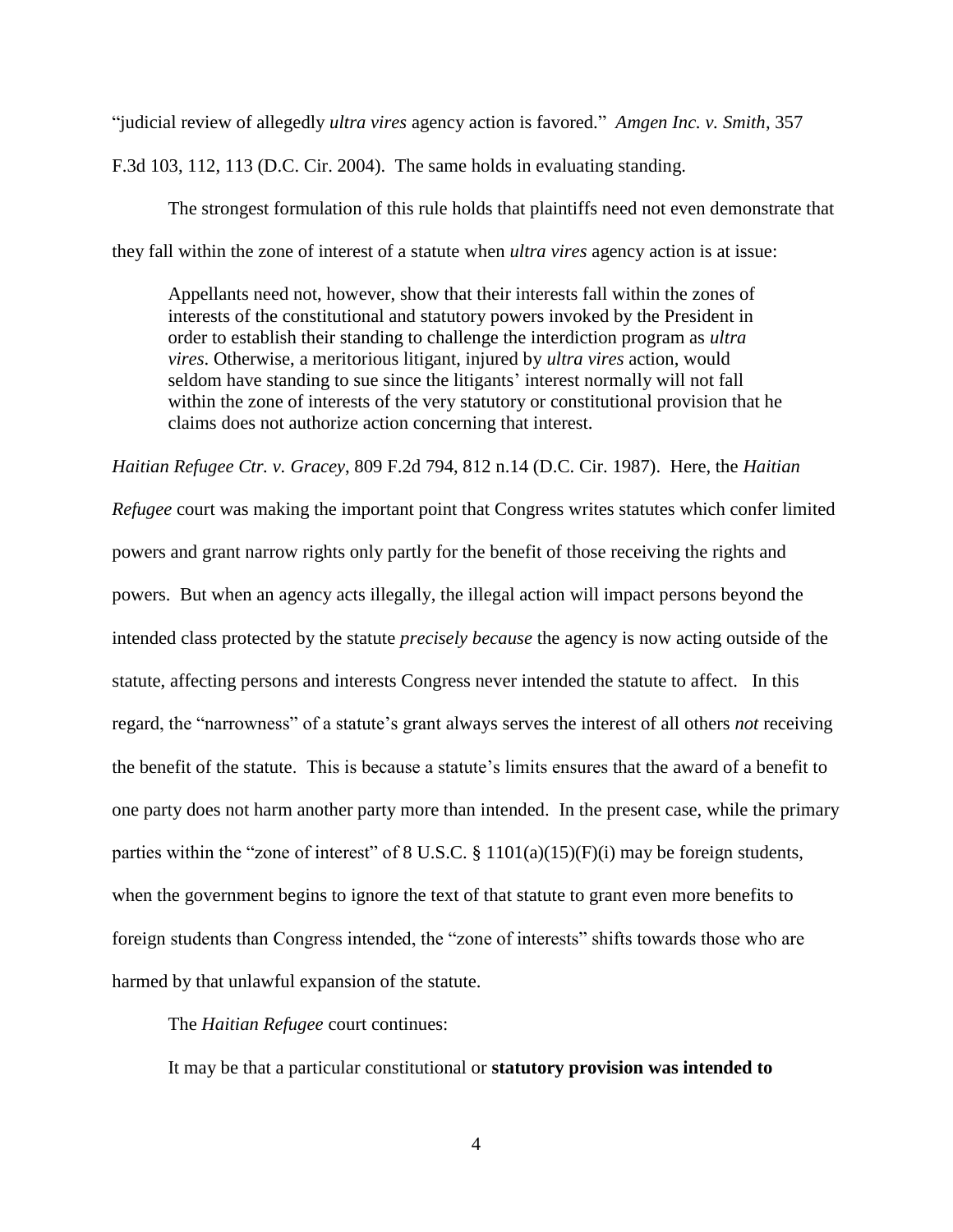**protect persons like the litigant by limiting the authority conferred.** If so, the litigant's interest may be said to fall within the zone protected by the limitation.

*Haitian Refugee Ctr. v. Gracey*, 809 F.2d 794, 812 n.14 (D.C. Cir. 1987) (bold added). This statement of the rule is applicable to the present case. Congress intended to limit DHS' authority under Section 1101 to grants of visas for education. When DHS uses this statute to grant work visas, the "zone of interest" is in effect expanded to workers like those represented by plaintiff WashTech.

In another formulation, the "zone of interests" is broadened by *ultra vires* action because most plaintiffs have a cognizable interest in the rule of law when its absence injures them:

Appellants argue that the principle of administrative law for which they contend necessarily assumes they fall within the zone of interests to be vindicated. If, as appellants argue, a rule that is retroactive in specific application is *ultra vires* and *void ab initio*, it can only be because administrative law, drawn from the APA and judicial decisions, views any such rule as **inherently offensive and that its offensiveness taints the entire existence of the rule and any application of it**."

*Catholic Social Serv. v. Shalala,* 12 F.3d 1123, 1126 (D.C. Cir. 1994). Under either formulation, plaintiff WashTech's members satisfy prudential standing. This explanation of how DHS' *ultra vires* action expands the zone of interests demonstrates "precisely why [WashTech's] injury… falls within the zone of interests," and therefore provides what was lacking in *Programmers Guild,* 338 Fed. Appx. at 243.

### **II. DHS' Abdication of Duty Gives Rise to Standing**

"The power to regulate immigration is unquestionably... a federal power." *Chamber of Commerce v. Whiting*, 131 S. Ct. 1968, 1974 (2011). As such, the federal government has a high standard of responsibility and a fundamental obligation to ensure that the immigration laws are appropriately applied as Congress intended and enforced as required by statute. Failure to do so amounts to an abdication of duty. *See e.g. Adams v. Richardson*, 480 F.2d 1159, 1162 (D.C. Cir.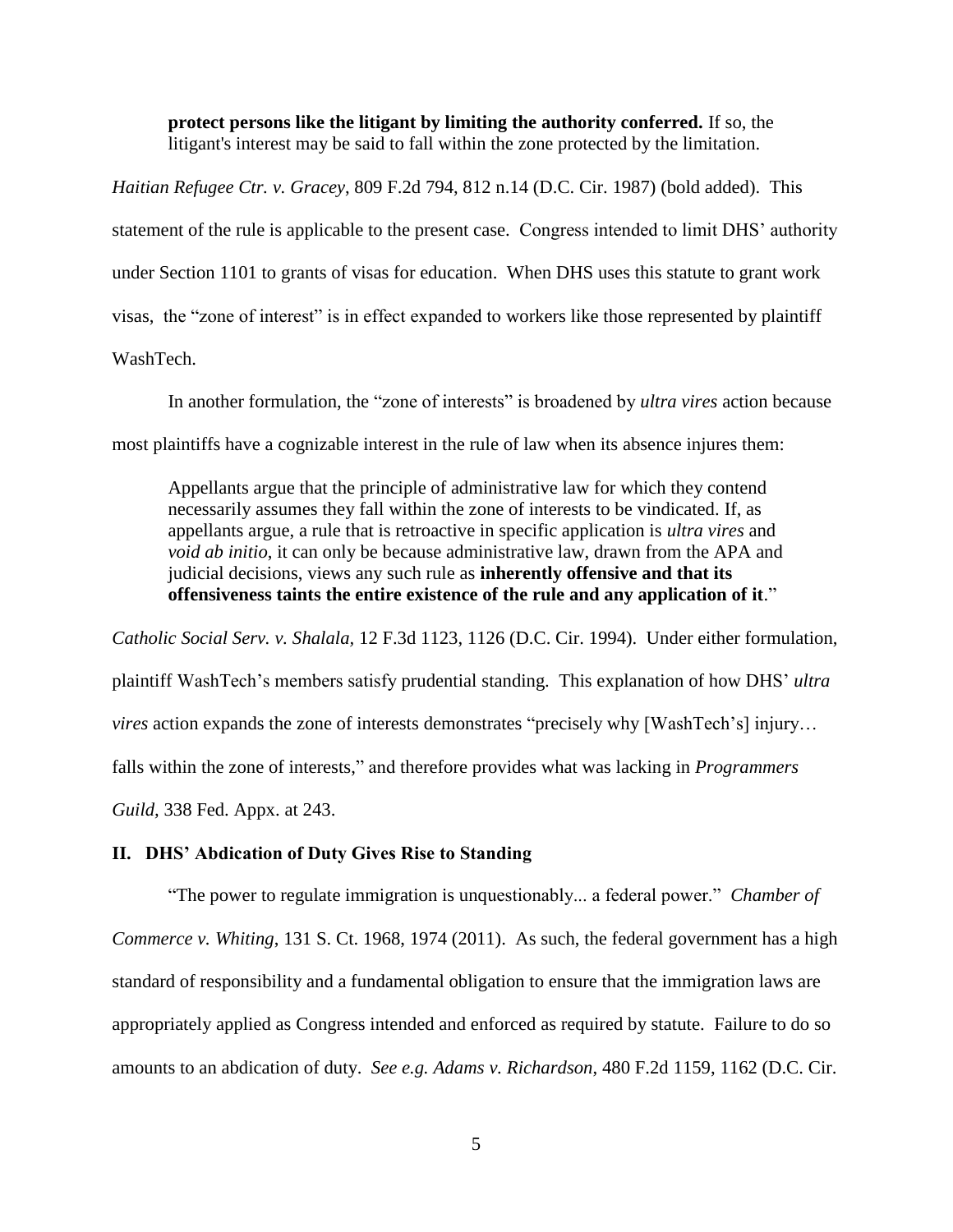1973) (finding a federal abdication of duty to enforce the civil rights laws). As in *ultra vires* actions, government abdication similarly broadens the relevant zone of interest, because nonenforcement of a statute necessarily affects a broader class of interests than Congress had in mind when it instructed enforcement.

The principle of abdication standing was illustrated by the recent decision in *Texas v. United States,* 2015 U.S. Dist. Lexis 18551, at \*114 (S.D. TX 2015) ("Assuming that the concept of abdication standing will be recognized in this Circuit, this Court finds that this is a textbook example."). In that case, the court found that the federal government's total preemption in the area of immigration, combined with the failure of DHS to fulfill its responsibility to remove unlawfully present aliens, established a basis for abdication standing. *Texas*, 2015 U.S. Dist. Lexis at \*98 ("[T]he [federal] Government claims total preemption in this area of the law. Thus, the first element of an abdication claim is established.").

The district court in *Texas* held that the plaintiffs had "abdication standing" because it was indisputable that DHS was abandoning its duty to enforce the law given its written pronouncements of non-enforcement:

Because of this announced policy of nonenforcement, the Plaintiffs' claims are completely different from those based on mere ineffective enforcement. This is abdication by any meaningful measure.

*Texas*, 2015 U.S. Dist. Lexis at \*100, fn 45. Accordingly, the plaintiffs easily satisfied "the second element necessary for abdication standing… [showing that] the Government has abandoned its duty to enforce the law." *Id.* at \*101. *Amicus* avers the DHS regulations at issue in this case amount to an announced policy of non-enforcement of the terms of Section 1101 of the INA, and so are similarly tantamount to abdication.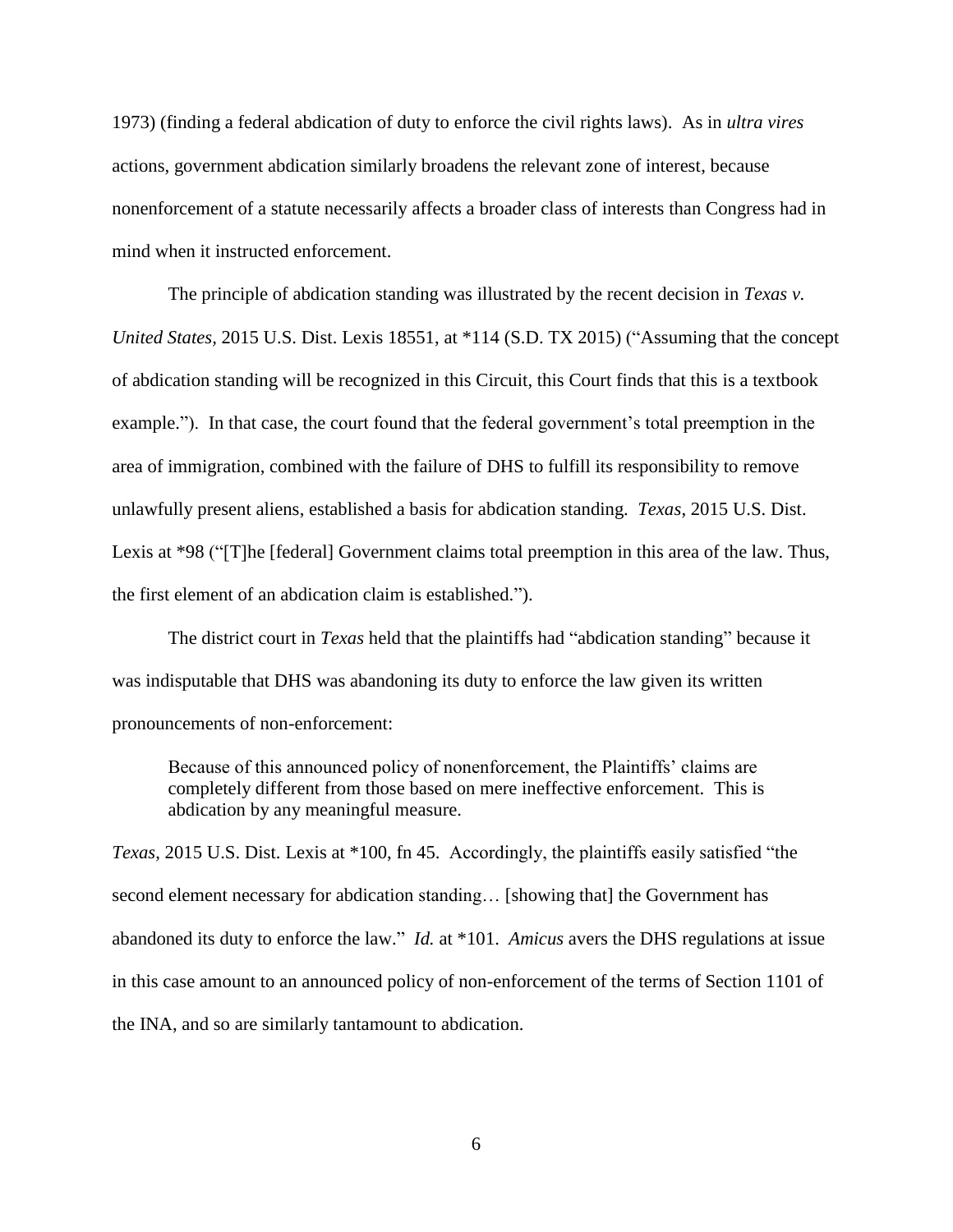Furthermore, the *Texas* holding is not limited to abdication standing for States as opposed to citizens' – in fact, quite the opposite. *Id.* at \*136 ("The States **and their residents** are entitled to nothing less [than the enforcement of immigration laws]."), at \*115, fn 48 ("[I]mmigration laws that are designed... to protect the States **and their citizens**."), at \*132 ("The Court finds that the acts of Congress deeming these individuals removable were passed in part to protect the States **and their residents**.") (bold added). As further support for the concept of abdication standing for citizens, *Adams v. Richardson* is illustrative. 480 F.2d 1159 (D.C. Cir. 1973). In *Adams*, the plaintiffs asserting claims were "black students, citizens, and taxpayers." *Adams*, 480 F.2d at 1161. The plaintiffs in *Adams* alleged that the Department of Health, Education, and Welfare had adopted policies which essentially refused to enforce Title VI of Civil Rights Act of 1964. *Id.* The Court of Appeals rejected the government's argument that "the means of enforcement is a matter of absolute agency discretion...". *Id.* at 1162. The *Adams* court noted that the agency had "consciously and expressly adopted a general policy which is in effect an abdication of its statutory duty," and therefore sided with the plaintiffs. *Id*. Accordingly, *Adams* illustrates that not only States which may satisfy the expanded "zone of interest" test *via* abdication standing, but also citizens who suffer direct injury as well – as in the present case. Accordingly, this case is distinguishable from the Third Circuit's decision in *Programmers Guild*, which never considered how abdication expands the relelvant zone of interests for standing. 338 Fed. Appx. 239.